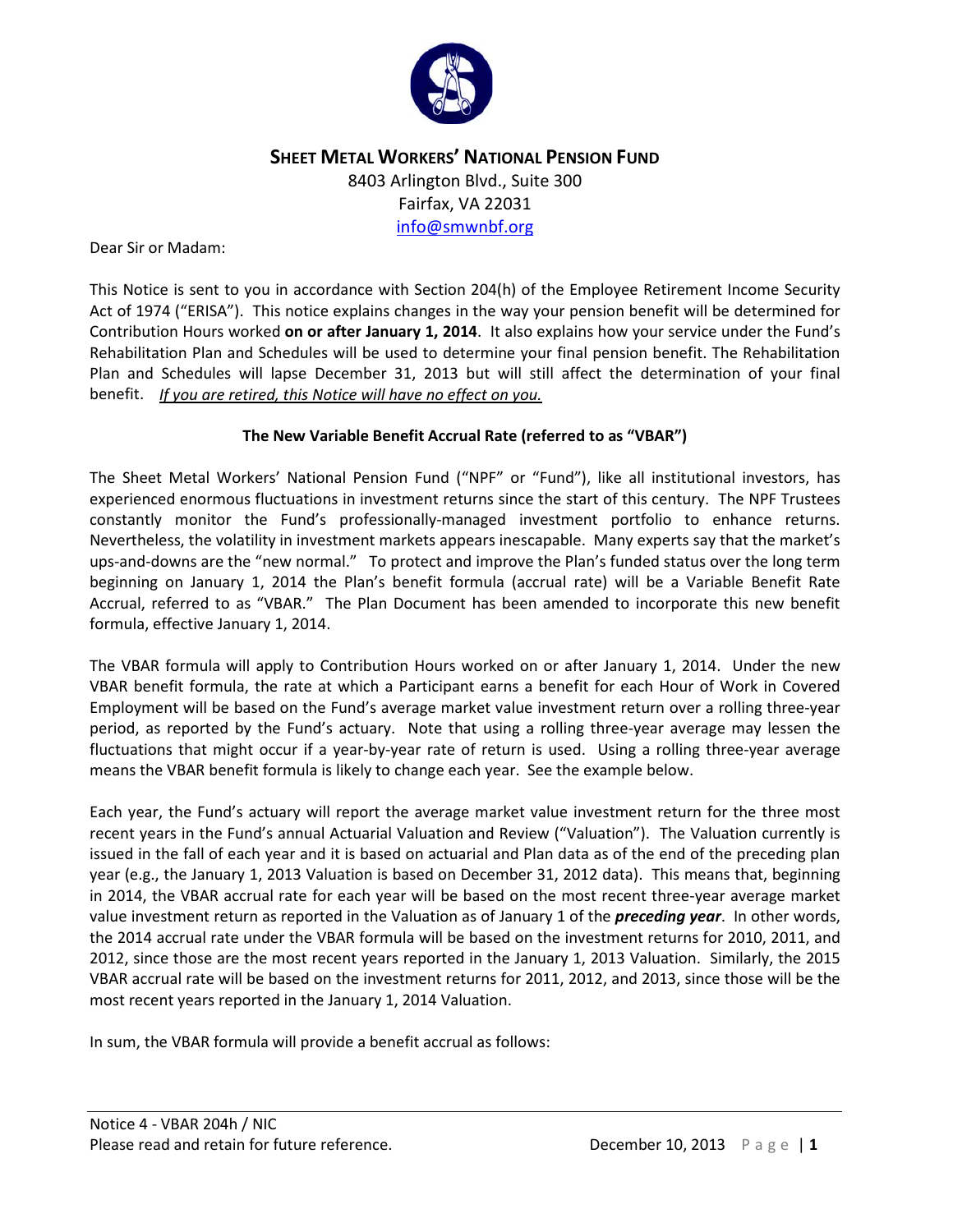| IF, the three-year average market value investment<br>return percentage reported in the preceding Plan<br>Year's Actuarial Valuation and Review is: | THEN, the VBAR rate of Accrual for the<br><b>Plan Year will be:</b> |
|-----------------------------------------------------------------------------------------------------------------------------------------------------|---------------------------------------------------------------------|
| 10% or higher                                                                                                                                       | 1.25%                                                               |
| 8.5% or higher, but less than 10%                                                                                                                   | 1.0%                                                                |
| 6.5% or higher, but less than 8.5%                                                                                                                  | 0.75%                                                               |
| Greater than 0%, but less than 6.5%                                                                                                                 | 0.5%                                                                |
| 0% or less                                                                                                                                          | 0%                                                                  |

Note also:

- $\triangleright$  If your Collective Bargaining Agreement (CBA)'s Contribution Rate is a 55/30 Rate, the accrual will be 70% of the amounts listed above.
- $\triangleright$  The VBAR benefit formula will apply to all Contribution Hours in a Plan Year.

Below is an illustration of how the VBAR formula will work for Contribution Hours worked in 2014. The **January 1, 2013 Valuation** shows that the average market value return percentage for the three years 2010, 2011 and 2012 was 8.25%. [14.48% (2010 Plan Year) + **-**1.72% (2011 Plan Year) + 11.98% (2012 Plan Year)  $\div$  3 = 8.25%].

Because this 3-year average return is less than 8.5% but greater than 6.5%, the Applicable Percentage under VBAR for 2014 is 0.75%.

Illustration of the VBAR Formula in a hypothetical example.

#### **EXAMPLE: Hours Worked in 2014 -**

Let's say that Pete worked 1700 hours in Covered Employment during the 2014 Plan Year and his Employers were required to contribute \$4.00 per hour worked to the NPF. For 2014, Pete's Normal Retirement Pension benefit (65) is determined as follows:



Prior to the change to VBAR, the Plan Document, including the Rehabilitation Plan and Schedules, provided a fixed accrual rate to determine a Participant's Normal Retirement Pension benefit, which took into consideration the number of Contribution Hours (Hours of Work in Covered Employment) a Participant worked. When a NPF Contribution Rate is not increased as required under the First Alternative Schedule, a Participant's accrual rate was adjusted to 1% of all contributions. The change in the rate of accrual to 1% was one of the consequences of not making an increase (sometimes referred to as the No Increase Consequence ("NIC"), see footnote 1. ).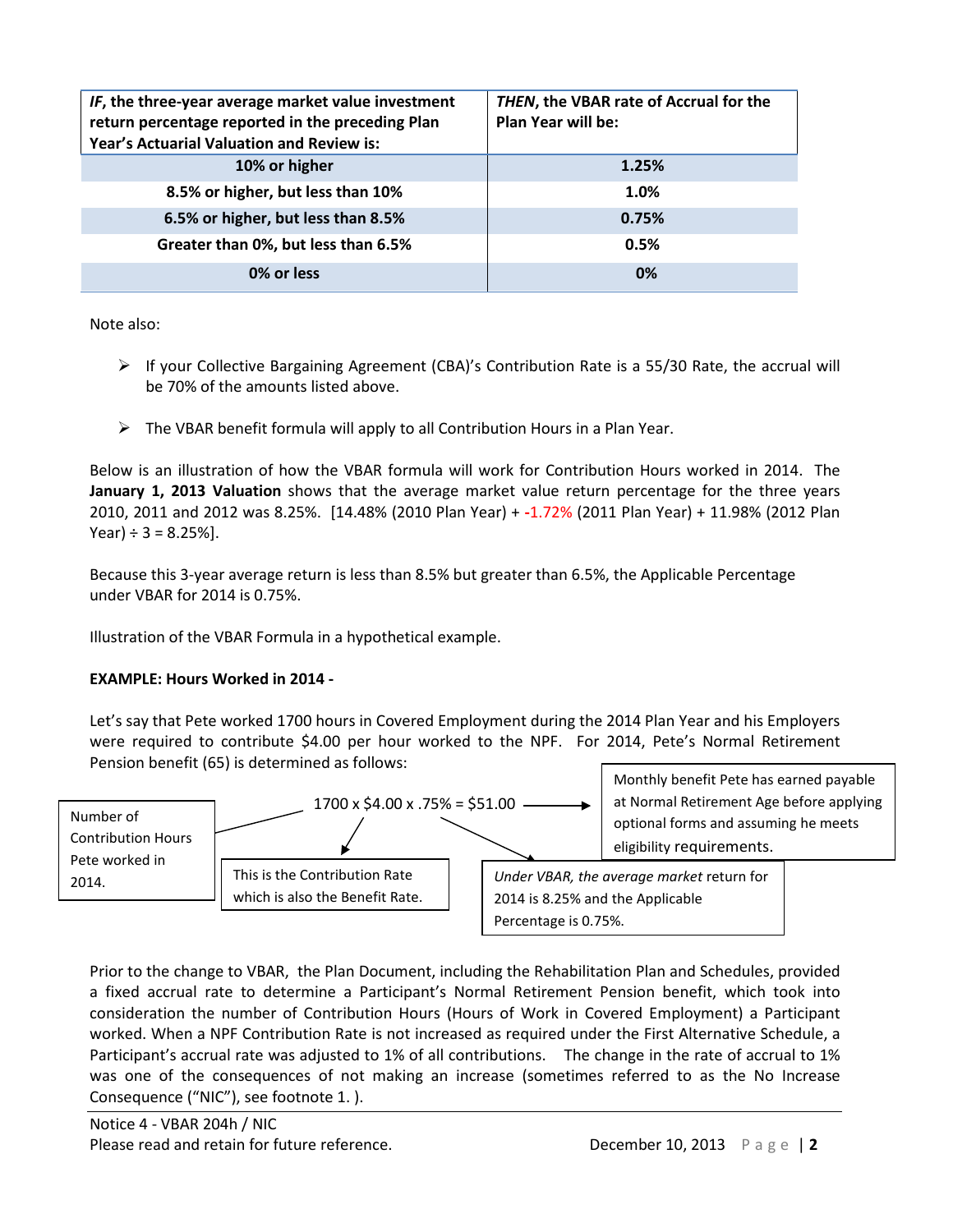Before this change, Pete's Normal Retirement Pension benefit would have been determined as follows:

# $1700 \times $4.00 \times 1\% = $68.00$

In this example, Pete's Normal Retirement Pension benefit increased by \$68.00 per month which is payable at Normal Retirement Age (65).

# **Working under Different Schedules under the Rehabilitation Plan**

As you know, the Fund has been in critical status and operated under a Rehabilitation Plan from 2008 through the present. It now appears likely that the Fund will emerge from critical status in 2014. Assuming this does happen, the Rehabilitation Plan and its Schedules no longer apply to Covered Employment worked on or after January 1, 2014. According to NPF records, it looks like you primarily worked under the Rehabilitation Plan's NIC in your Home Local Union. However, in rare cases a Participant works a lot of hours in an area other than his Home Local. When this occurs, the Fund needs to identify the applicable Rehabilitation Plan Schedule when pension benefits are determined in the future.

The Rehabilitation Plan provides that if a Participant has worked under a different Schedule than his Home Local Schedule, the Participant's benefit adjustments (e.g., early retirement pension benefits, 60 Certain Payments, and other payment options) would be determined under his Home Local Schedule, *unless* he has 3500 or more Hours of Work in Covered Employment under a different Schedule within a five (5) consecutive Calendar Year period preceding the date on which his benefit is being determined (e.g., benefit statements, notices, Effective Date of Pension, etc.). If a Participant retires on or after January 1, 2014, then this provision will no longer apply. The Plan Document/Rehabilitation Plan has been amended to address this.

This change is effective January 1, 2014. If a Participant with an Effective Date of Pension on or after January 1, 2014 had Contribution Hours before 2014 that were under a job classification that was covered by a Rehabilitation Plan Schedule different from his "Home Local Schedule," all of his Contribution Hours will be deemed to have been worked in a classification of employment that was covered under his "Home Local Schedule," unless he had 3500 or more Hours of Work in Covered Employment under a different Rehabilitation Plan Schedule within a five (5) consecutive Calendar Year period preceding the date the Plan ceased to be in Critical Status (i.e., the 2014 Plan Year). In that case, the Participant's Contribution Hours before January 1, 2014 will be deemed to have been worked in the classification of employment that was covered under such other Rehabilitation Plan Schedule.

Therefore, for Effective Dates of Pension on or after January 1, 2014, the types of early retirement pensions (e.g., Unsubsidized Early Retirement Pension, Special Early Retirement Pension, 55/30 Pension, etc.) that apply to benefits earned before January 1, 2014 will be based on the Participant's Home Local Schedule, unless he had 3500 or more Hours of Work in Covered Employment under a different Rehabilitation Plan Schedule within a five (5) consecutive Calendar Year period preceding January 1, 2014. The same rule applies to the 60 Certain Payment and Pop-Up (reversion) options for benefits accrued before January 1, 2014. The types of early retirement pensions and optional forms (e.g. 60 Certain Payment and Pop-Up options) payable on benefits accrued after January 1, 2014 will depend, in part, on whether required Contribution Rate increases continue to be made for Plan Years beginning on or after January 1, 2014, which will be explained further in a later Notice.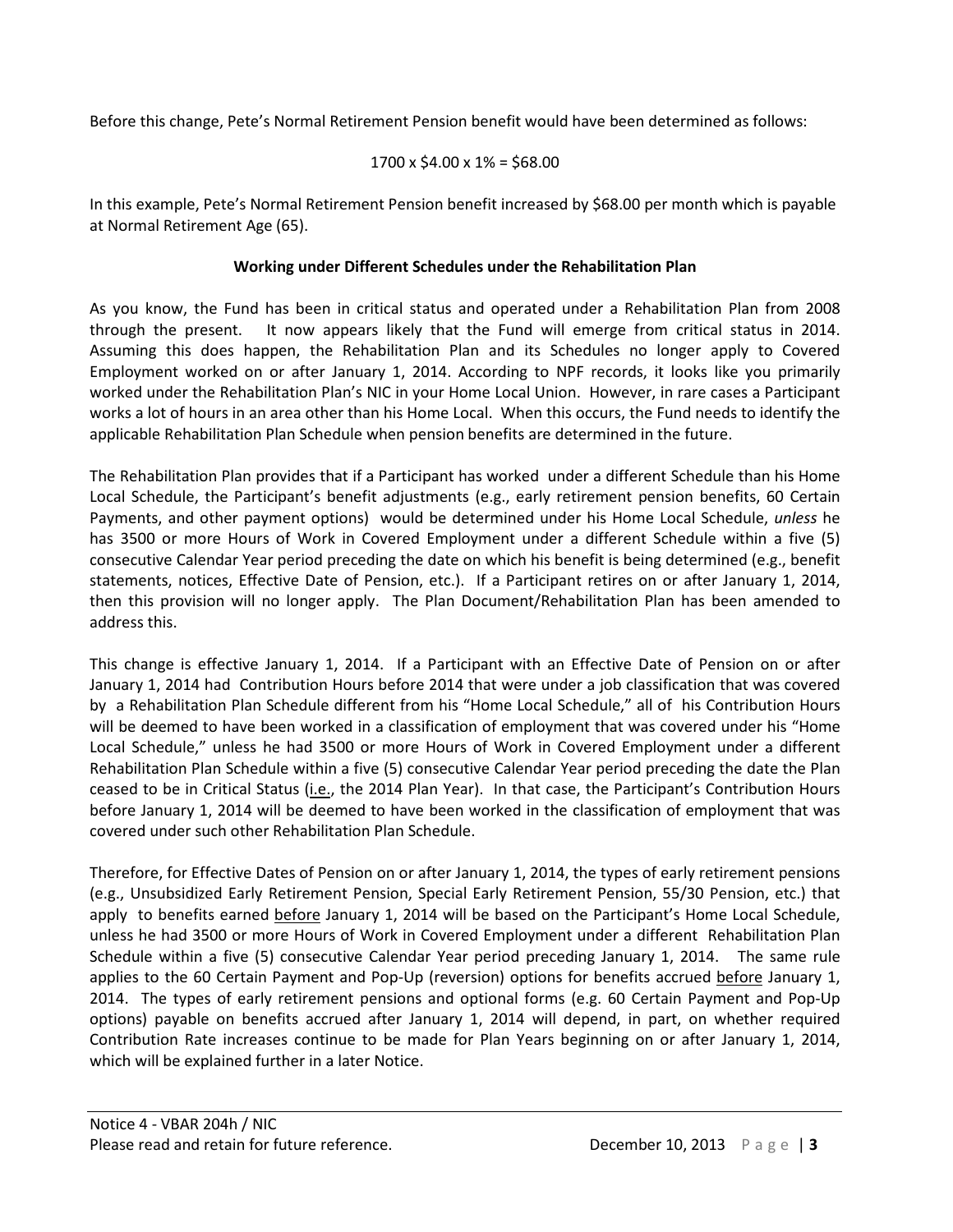As used above, the term "Home Local Schedule" means the Rehabilitation Plan Schedule, or the Rehabilitation Plan "No Increase<sup>[1](#page-3-0)</sup>" benefit adjustments, that applied to the Participant's bargaining unit under the Collective Bargaining Agreement negotiated by the Local Union, which regularly represents the Participant for the purpose of collective bargaining.

For more information, go to the NPF website [www.smwnpf.org;](http://www.smwnpf.org/) email the Fund Office a[t info@smwnbf.org;](mailto:info@smwnbf.org) write to the address in the letterhead, or call 800-231-4622.

#### **Information on a Participant's Rights and Remedies**

Federal law requires that this Notice contain information as to the rights and remedies of Participants and Beneficiaries. Fund Participants have certain rights and protections under the Employee Retirement Income Security Act of 1974 (ERISA), as amended. ERISA provides that all Participants have certain rights, including the following –

# *Receive Information about the Pension Fund and Benefits*

# You have the right to:

Examine, without charge, at the Fund Office all documents governing NPF. These include the Rehabilitation Plan and Schedules, previous notices issued in connection with the Rehabilitation Plan, the Plan Document and Summary Plan Description, the Annual Funding Notice, periodic actuarial reports and other financial information and summaries, Collective Bargaining Agreements, any application for extension of amortization periods to the Secretary of Treasury and the Secretary's determination on that application, and a copy of the latest annual report (Form 5500 Series) filed by NPF with the U.S. Department of Labor and available at the Public Disclosure Room of the Employee Benefits Security Administration (EBSA) of the U.S. Department of Labor, 200 Constitution Avenue, NW, Suite N-1513, Washington, DC 20210, 202.693.8673.The Fund's address is listed below and on this letterhead.

- Obtain, upon written request to the Board of Trustees, copies of documents governing the NPF's operation. These include the Rehabilitation Plan and Schedules, all previous notices issued in connection with the Rehabilitation Plan, the Plan Document and Summary Plan Description, Summary of Material Modifications, the Annual Funding Notice, periodic actuarial reports, and other financial reports, information and summaries, Collective Bargaining Agreements, the latest annual report (Form 5500 Series), any application for extension of amortization periods to the Secretary of Treasury and the Secretary's determination on that application. There may be a reasonable charge for copies.
- Receive the Annual Funding Notice. This notice provides information regarding the Fund's funding levels, assets and liabilities, number of Participants and a description of the benefits eligible to be guaranteed by the PBGC and an explanation of the limits on the PBGC guarantee and other information.

<span id="page-3-0"></span> $\frac{1}{1}$  $1$  The "No Increase" benefit adjustments occur while the Fund is in critical status when Contribution Rate increases were not made under one of the Alternative Schedules. When this occurs benefits adjust as follows: the rate of accrual in effect under the Expired CBA decreases; subsidized early retirement benefits payable before age 62 are eliminated; optional forms of benefits – the 60 Certain Payment Option and the pop-up feature – will no longer be available; and, disability benefits will be limited to the amount of the Participant's Normal Retirement Benefit, fully reduced (unsubsidized) to the level that would be payable at age 55. For additional details, go t[o www.smwnpf.org](http://www.smwnpf.org/) and click on Rehabilitation Plan, then open the Rehabilitation Plan.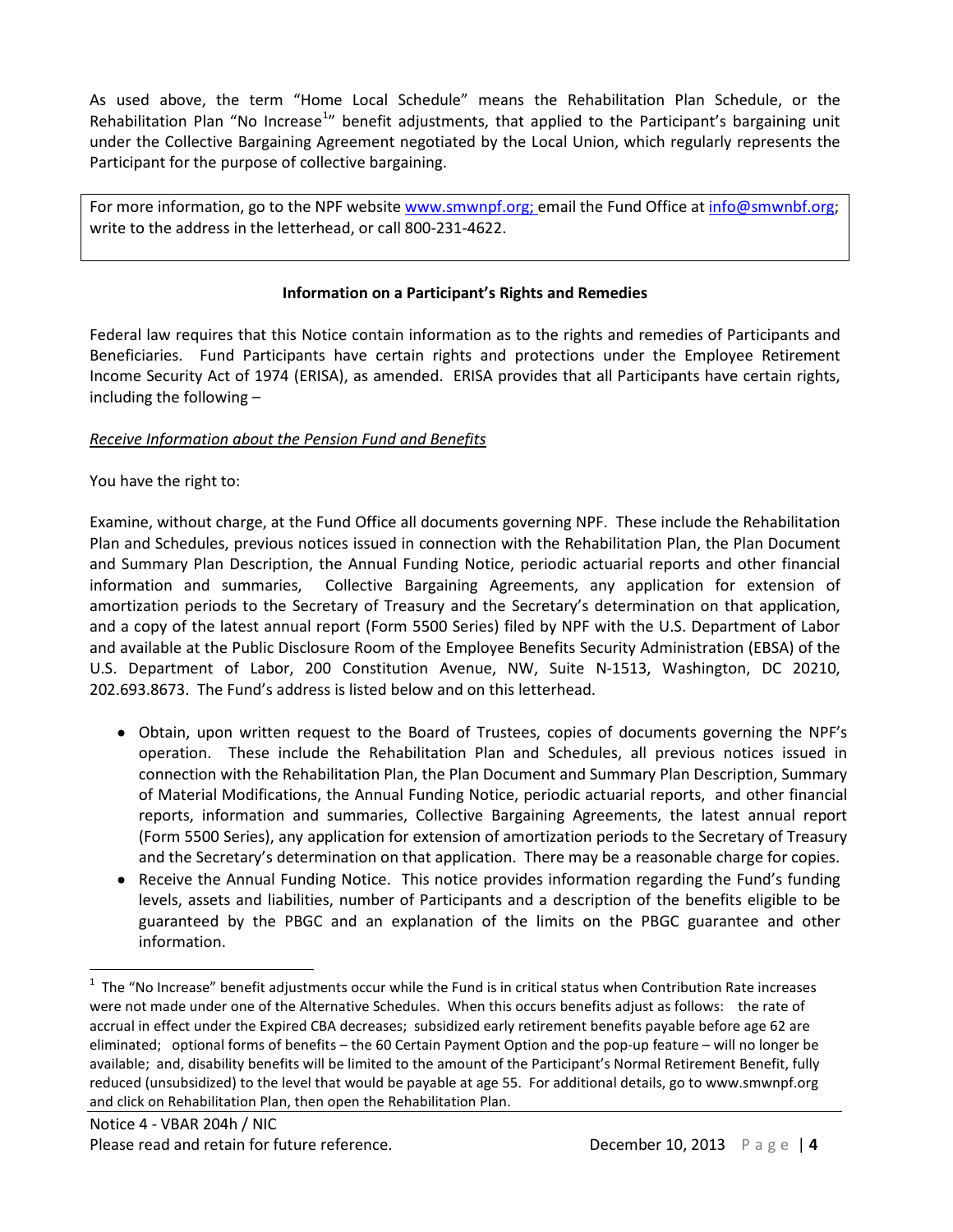- Obtain at no charge, a statement telling you whether you have a right to receive a pension at Normal Retirement Age (age 65) and if so, an estimate of benefits at Normal Retirement Age (age 65) if you stop working under NPF now. If you do not have a right to a pension, the statement will explain why that is. A written request for a statement must be made and the Fund need only provide one statement every 12 months.
- Obtain at least once every 3 years, a pension benefit statement showing your nonforfeitable accrued benefit provided that an employer maintaining the plan at the time the statement is to be furnished employs you. You may also obtain such a statement upon written request.

Note also that if you have a filed an application for vesting information with the Fund Office, you can get an estimate of your benefit at Normal Retirement Age by going to the NPF website www.smwnpf.org and click on "Participant Sign in" section.

For documents and statements, write to Board of Trustees c/o Marc LeBlanc, Fund Administrator, Sheet Metal Workers' National Pension Fund, 8403 Arlington Blvd, Suite 300, Fairfax, VA 22031.

# *Prudent Actions by Plan Fiduciaries*

In addition to creating rights for Participants, ERISA imposes duties upon the people who are responsible for the operation of the Pension Fund. The people who operate your plan, called "fiduciaries," have a duty to do so prudently and in the interest of you and other plan Participants and Beneficiaries. No one, including your employer, your union, or any other person, may fire you or otherwise discriminate against you in any way to prevent you from obtaining a pension benefit or exercising your rights under ERISA.

# *Enforce Your Rights*

If you make a claim for a pension benefit that is denied or ignored, in whole or in part, you have a right to know why this was done, to obtain copies of documents relating to the decision without charge, and to appeal any denial, all within certain time schedules.

Under ERISA, there are steps you can take to enforce the above rights. For instance, if you request a copy of documents or the latest annual report from the Fund and do not receive them within 30 days, you may file suit in a federal court. In such a case, the court may require the plan administrator (Board of Trustees) to provide the materials and pay you up to \$110 a day until you receive the materials, unless the materials were not sent because of reasons beyond the administrator's control. If you have a claim for benefits, which is denied or ignored, in whole or in part, you may file suit in a state or federal court. In addition, if you disagree with the plan's decision, or lack thereof, concerning the qualified status of a domestic relations order, you may file suit in federal court. If it should happen that plan fiduciaries misuse the plan's money, or if you are discriminated against for asserting your rights, you may seek assistance from the U.S. Department of Labor ("DOL"), or you may file suit in a federal court.

If you wish to seek assistance from the DOL, you should contact the DOL's Employee Benefits Security Administration ("EBSA"), which maintains regional and district offices covering your state or territory. You may obtain the contact information for the closest EBSA office (or receive other assistance) by calling, their toll free Hotline at 1-866-444-EBSA [3272] (Text Telephone: 1-877-889-5627). You can also obtain information on the EBSA's website at - www.askebsa.dol.gov. Additionally, your local telephone or government directory may list the EBSA office nearest to your residence. If you contact the DOL, it may be helpful if you have NPF's Employer Identification Number 52 6112463 and its Plan Number 001.